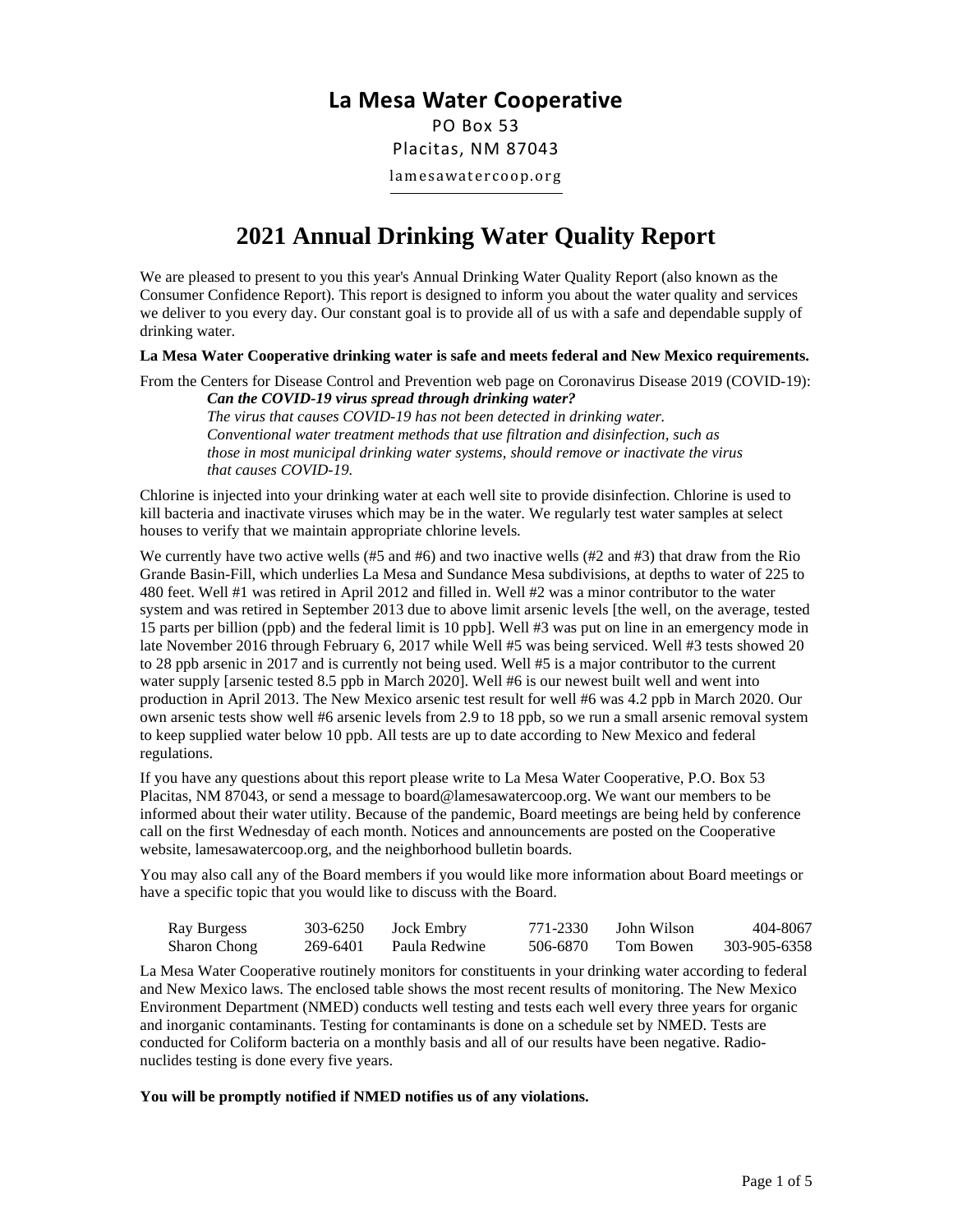## **Water Quality Data Table**

The table below lists all of the drinking water contaminants that we detected during the calendar year of this report. The presence of contaminants in the water does not necessarily indicate that the water poses a health risk. Unless otherwise noted, the data presented in this table is from testing done in the calendar year of the report. The EPA or the New Mexico requires us to monitor for certain contaminants less than once per year because the concentrations of these contaminants do not change frequently.

| <b>Contaminants</b>                                      | <b>MCLG</b><br>or<br><b>MRDLG</b> | MCL,<br>TT, or<br><b>MRDL</b> | Your<br><b>Water</b> | Low            | Range<br><b>High</b> | <b>Sample</b><br><b>Date</b> | <b>Violation</b> | <b>Typical Source</b>                                                                                   |
|----------------------------------------------------------|-----------------------------------|-------------------------------|----------------------|----------------|----------------------|------------------------------|------------------|---------------------------------------------------------------------------------------------------------|
|                                                          |                                   |                               |                      |                |                      |                              |                  |                                                                                                         |
| <b>Inorganic Contaminants</b> - NMED tests every 3 years |                                   |                               |                      |                |                      |                              |                  |                                                                                                         |
| Arsenic (ppb)                                            | $\boldsymbol{0}$                  | 10                            | 8.5                  | 4.2            | 8.5                  | 2020                         | No               | Erosion of natural<br>deposits; Runoff from<br>orchards                                                 |
| Barium (ppm)                                             | $\overline{2}$                    | $\mathbf{2}$                  | .084                 | .044           | .084                 | 2020                         | No               | Erosion of natural<br>deposits; Discharge of<br>Drilling wastes                                         |
| Fluoride (ppm)                                           | $\overline{4}$                    | $\overline{4}$                | .40                  | .30            | .40                  | 2020                         | No               | Erosion of natural<br>deposits; Water additive<br>which promotes strong<br>teeth                        |
| Nitrate-Nitrite<br>[measured as<br>Nitrogen] (ppm)       | 10                                | 10                            | .13                  | .11            | .13                  | 2021                         | N <sub>o</sub>   | Runoff from fertilizer<br>use; leaching from<br>septic tanks, sewage;<br>erosion of natural<br>deposits |
| Selenium (ppb)                                           | 50                                | 50                            | 2.1                  | 1.5            | 2.1                  | 2020                         | No               | Erosion of natural<br>deposits; Discharge<br>from petroleum<br>refineries                               |
| Zinc (ppm)                                               |                                   | 5                             | .049                 | .047           | .049                 | 2020                         | No               | Erosion of natural<br>deposits; Industrial<br>Wastewaters                                               |
| Radioactive Contaminants - NMED tests every 5 years      |                                   |                               |                      |                |                      |                              |                  |                                                                                                         |
| Uranium $(\mu g/L)$                                      | $\boldsymbol{0}$                  | 30                            | 6                    | $\overline{3}$ | 6                    | 2018                         | N <sub>o</sub>   | Erosion of natural<br>deposits                                                                          |
| Gross alpha<br>including radon &<br>uranium (pCi/L)      | $\boldsymbol{0}$                  | 15                            | 6.8                  | 5.6            | 6.8                  | 2018                         | No               | Erosion of natural<br>deposits                                                                          |
| Gross alpha<br>excluding radon &<br>uranium (pCi/L)      | $\boldsymbol{0}$                  | 15                            | 3.6                  | 2.8            | 3.6                  | 2018                         | No               | Erosion of natural<br>deposits                                                                          |
| Combined radium<br>226/228 (pCi/L)                       | $\boldsymbol{0}$                  | 5                             | 0.5                  | 0.5            | 0.5                  | 2018                         | $\rm No$         | Erosion of natural<br>deposits                                                                          |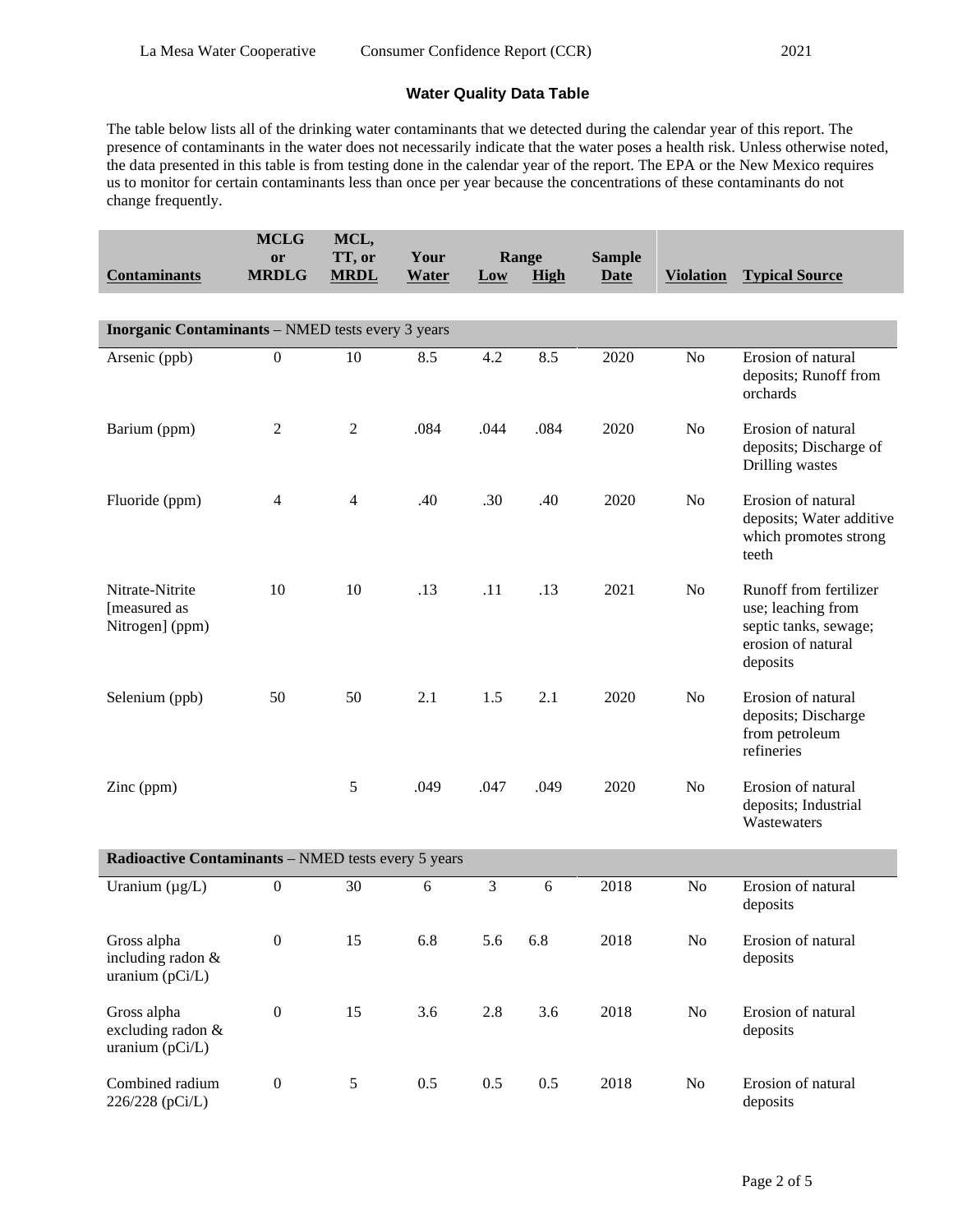|                                                          | <b>MCLG</b><br><b>or</b><br><b>MRDLG</b> | MCL,<br>TT, or                                           | Your                 |                              | Range                            | <b>Sample</b> |                      |                                                                               |
|----------------------------------------------------------|------------------------------------------|----------------------------------------------------------|----------------------|------------------------------|----------------------------------|---------------|----------------------|-------------------------------------------------------------------------------|
| <b>Contaminants</b>                                      |                                          | <b>MRDL</b>                                              | Water                | Low                          | <b>High</b>                      | <b>Date</b>   | <b>Violation</b>     | <b>Typical Source</b>                                                         |
|                                                          |                                          |                                                          |                      |                              |                                  |               |                      |                                                                               |
| <b>Disinfectants &amp; Disinfection By-Products</b>      |                                          |                                                          |                      |                              |                                  |               |                      |                                                                               |
| Chlorine (ppm)                                           | $\overline{4}$                           | $\overline{4}$                                           | .45                  | .19                          | .65                              | 2021          | N <sub>o</sub>       | Water additive used to<br>control microbes                                    |
| Haloacetic Acids<br>$[HAA5]$ (ppb)                       | $\mathbf{0}$                             | 60                                                       | .91                  | .83                          | .91                              | 2021          | N <sub>o</sub>       | By-product of drinking<br>water chlorination                                  |
| <b>TTHMs</b> [Total<br>Trihalomethanes]<br>(ppb)         | $\Omega$                                 | 80                                                       | 2.1                  | 1.9                          | 2.1                              | 2021          | N <sub>o</sub>       | By-product of drinking<br>water chlorination                                  |
| <b>Contaminants</b>                                      | <b>MCLG</b>                              | AL                                                       | Your<br>Water<br>90% | <b>Sample</b><br><b>Date</b> | # Samples<br><b>Exceeding AL</b> |               | <b>Exceeds</b><br>AL | <b>Typical Source</b>                                                         |
| <b>Inorganic Contaminants</b> – NMED tests every 3 years |                                          |                                                          |                      |                              |                                  |               |                      |                                                                               |
| Copper - action level at<br>consumer taps (ppm)          | 1.3                                      | 1.3                                                      | 0.1                  | 2020                         | $\overline{0}$                   |               | N <sub>o</sub>       | Corrosion of household<br>plumbing systems;<br>Erosion of natural<br>deposits |
| Lead - action level at<br>Consumer taps (ppb)            | $\mathbf{0}$                             | 15                                                       | 0.57                 | 2020                         | $\mathbf{0}$                     |               | N <sub>o</sub>       | Corrosion of household<br>plumbing systems;<br>Erosion of natural<br>deposits |
| <b>Unit Descriptions</b>                                 |                                          |                                                          |                      |                              |                                  |               |                      |                                                                               |
| <b>Term</b>                                              | <b>Definition</b>                        |                                                          |                      |                              |                                  |               |                      |                                                                               |
| ppm                                                      |                                          | ppm: parts per million, or milligrams per liter (mg/L)   |                      |                              |                                  |               |                      |                                                                               |
| ppb                                                      |                                          | ppb: parts per billion, or micrograms per liter (µg/L)   |                      |                              |                                  |               |                      |                                                                               |
| pCi/L                                                    |                                          | pCi/L: picocuries per liter (a measure of radioactivity) |                      |                              |                                  |               |                      |                                                                               |
| NA                                                       |                                          | NA: not applicable                                       |                      |                              |                                  |               |                      |                                                                               |
| ND                                                       |                                          | ND: Not detected                                         |                      |                              |                                  |               |                      |                                                                               |
| <b>NR</b>                                                |                                          | NR: Monitoring not required, but recommended.            |                      |                              |                                  |               |                      |                                                                               |

| <b>Important Drinking Water Definitions</b> |                                                                                              |  |  |  |
|---------------------------------------------|----------------------------------------------------------------------------------------------|--|--|--|
| <b>Term</b>                                 | <b>Definition</b>                                                                            |  |  |  |
| <b>MCLG</b>                                 | MCLG: Maximum Contaminant Level Goal: The level of a contaminant in drinking water           |  |  |  |
|                                             | below which there is no known or expected risk to health. MCLGs allow for a margin of        |  |  |  |
|                                             | safety.                                                                                      |  |  |  |
| <b>MCL</b>                                  | MCL: Maximum Contaminant Level: The highest level of a contaminant that is allowed in        |  |  |  |
|                                             | drinking water. MCLs are set as close to the MCLGs as feasible using the best available      |  |  |  |
|                                             | treatment technology.                                                                        |  |  |  |
| <b>TT</b>                                   | TT: Treatment Technique: A required process intended to reduce the level of a contaminant in |  |  |  |
|                                             | drinking water.                                                                              |  |  |  |
| AL                                          | AL: Action Level: The concentration of a contaminant which, if exceeded, triggers treatment  |  |  |  |
|                                             | or other requirements which a water system must follow.                                      |  |  |  |
| Variance and Exemptions                     | Variances and Exemptions: State or EPA permission not to meet an MCL or a treatment          |  |  |  |
|                                             | technique under certain conditions.                                                          |  |  |  |
| <b>MRDLG</b>                                | MRDLG: Maximum residual disinfection level goal. The level of a drinking water disinfectant  |  |  |  |
|                                             | below which there is no known or expected risk to health. MRDLGs do not reflect the benefits |  |  |  |
|                                             | of the use of disinfectants to control microbial contaminants.                               |  |  |  |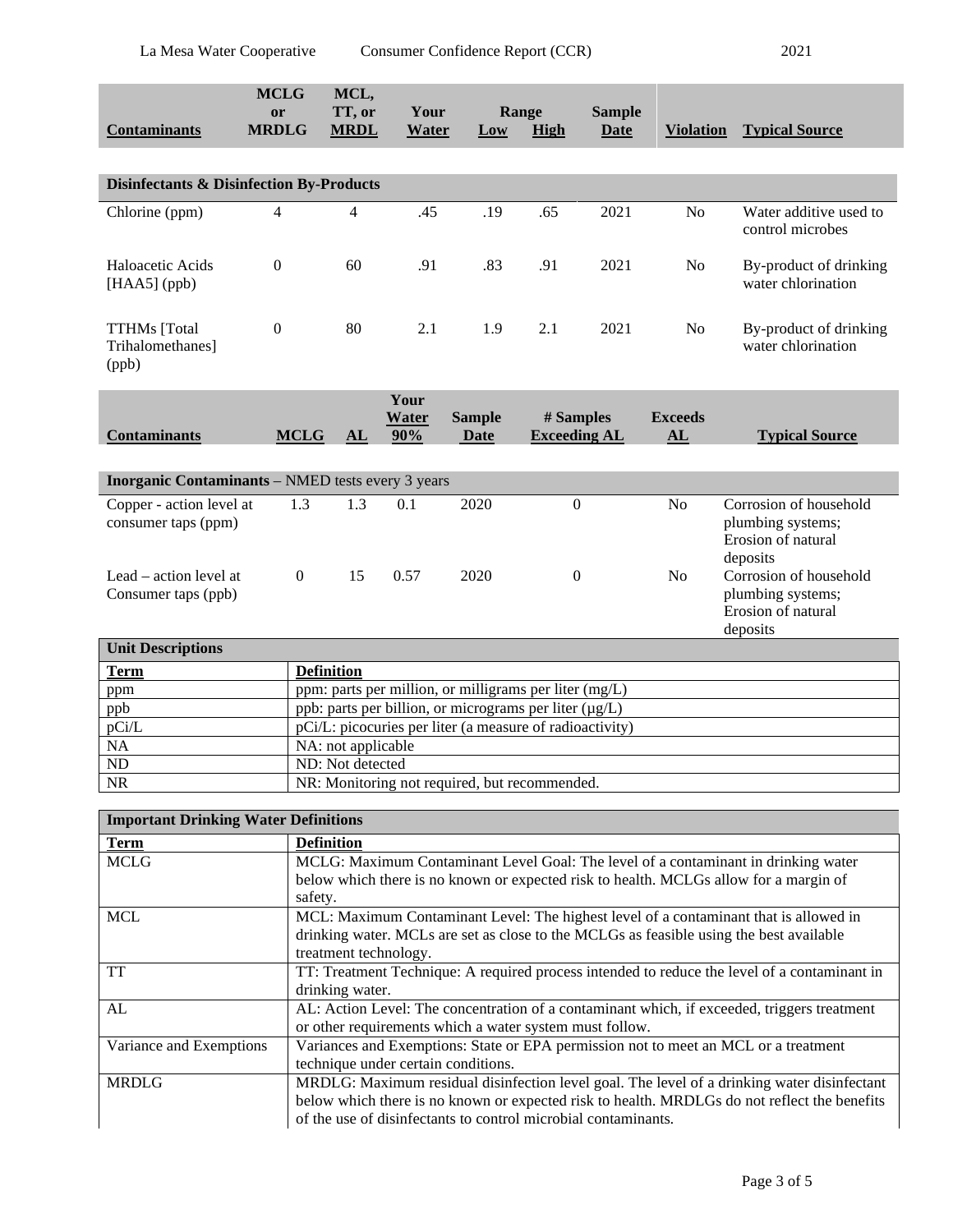| <b>MRDL</b> | MRDL: Maximum residual disinfectant level. The highest level of a disinfectant allowed in<br>drinking water. There is convincing evidence that addition of a disinfectant is necessary for<br>control of microbial contaminants. |
|-------------|----------------------------------------------------------------------------------------------------------------------------------------------------------------------------------------------------------------------------------|
| <b>MNR</b>  | <b>MNR: Monitored Not Regulated</b>                                                                                                                                                                                              |
| <b>MPL</b>  | MPL: State Assigned Maximum Permissible Level                                                                                                                                                                                    |

Arsenic is a naturally occurring mineral known to cause cancer in humans at high concentrations. Some people who drink water containing arsenic significantly in excess of the regulatory standard over many years, could experience skin damage or problems with their circulatory system, and may have an increased risk of getting cancer. As of January 23, 2006, the Environmental Protection Agency (EPA) has imposed a more stringent standard of 10 ppb (parts per billion) compared to the previous standard of 50 ppb.

In 2006, La Mesa Water Cooperative began the process of addressing arsenic abatement, primarily because Well #3's arsenic level is 20-28 ppb - below the old standard, but non-compliant with the new one, so this well is not currently in use. Well #5 was drilled and put on-line in 2007. It is located at the La Mesa Park site on 5 Calle Cienega, and is presently supplying water with an arsenic level below the 10 ppb standard.

In 2015, we installed an arsenic treatment system at Well # 6. A pilot study was conducted and the system was deemed capable of treating the arsenic at this well. Due to the variability of the arsenic in the well, the treatment system is operated about six months per year.

In 2017, we ran pilot tests at well #3, and determined that arsenic removal is feasible. We have designed an arsenic treatment facility which we plan to have in operation in 2023. The NMED Drinking Water Bureau approved the application with a Certificate of Project Approval on March 2, 2021. The site was purchased on August 18, 2021. Construction of the well #3 arsenic treatment facility began on January 10, 2022.

Drinking water at well #5 was sampled for per- and polyfluoroalkyl substances (PFAS) by the US Geological Survey (USGS) on September 11, 2020. Sample results for 28 unique PFAS compounds have been reviewed by the USGS and NMED and no PFAS compounds were detected.

As you can see by the Water Quality Data Table, our system had no water quality violations. We're proud that your drinking water meets or exceeds all federal and New Mexico requirements. We have learned through our monitoring and testing that some constituents have been detected. The EPA has determined that your water IS SAFE at these levels. Our water is sampled regularly and tested by the New Mexico Environment Department.

Drinking water, including bottled water, may reasonably be expected to contain at least small amounts of some contaminants. The presence of contaminants does not necessarily indicate that water poses a health risk. More information about contaminants and potential health effects can be obtained by calling the Environmental Protection Agency's (EPA) Safe Drinking Water Hotline (800-426-4791). The sources of drinking water (both tap water and bottled water) include rivers, lakes, streams, ponds, reservoirs, springs, and wells. As water travels over the surface of the land or through the ground, it dissolves naturally occurring minerals and, in some cases, radioactive material, and can pick up substances resulting from the presence of animals or from human activity:

- microbial contaminants, such as viruses and bacteria, that may come from sewage treatment plants, septic systems, agricultural livestock operations, and wildlife;
- inorganic contaminants, such as salts and metals, which can be naturally occurring or result from urban stormwater runoff, industrial, or domestic wastewater discharges, oil and gas production, mining, or farming;
- pesticides and herbicides, which may come from a variety of sources such as agriculture, urban stormwater runoff, and residential uses;
- organic Chemical Contaminants, including synthetic and volatile organic chemicals, which are byproducts of industrial processes and petroleum production, and can also come from gas stations, urban stormwater runoff, and septic systems; and radioactive contaminants, which can be naturally occurring or be the result of oil and gas production and mining activities.

In order to ensure that tap water is safe to drink, EPA prescribes regulations that limit the amount of certain contaminants in water provided by public water systems. Food and Drug Administration (FDA) regulations establish limits for contaminants in bottled water which must provide the same protection for public health.